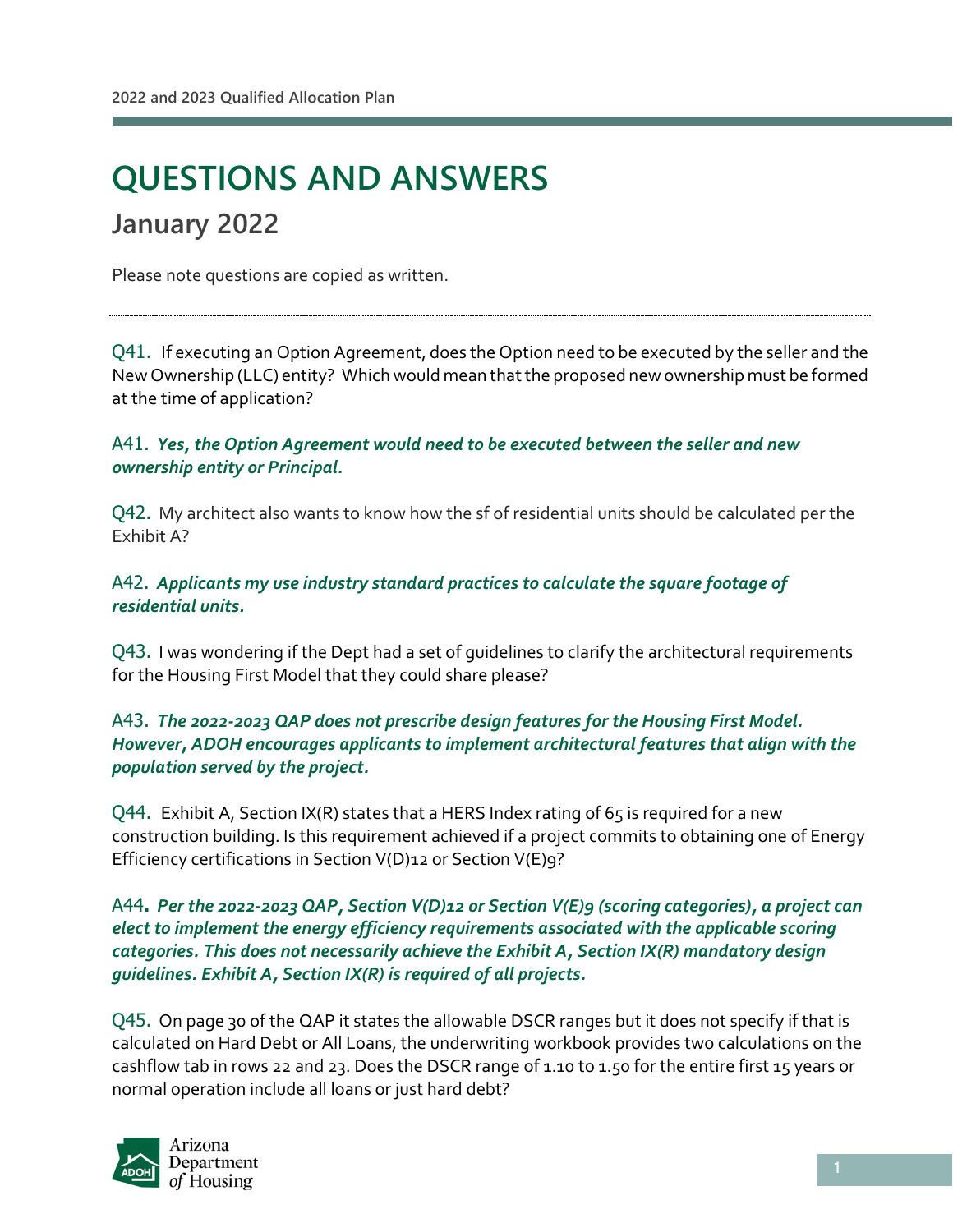# A45. *ADOH will test DSCR using the hard debt DSCR calculation.*

Q46. The Application doesn't appear to be set up for scattered sites. Should we choose one site address as the portfolio project address, and then the other sites will be identified on the Team & Site tab under the Bldg Acquisition information? The portfolio is considered one tax credit project, but the RD loans and the new perm loans will be project specific. How do you want us to proceed with the underwriting workbook?

A46. *Applicants may submit scattered site applications. If additional space is needed to document additional address, then, applicants may submit an additional spreadsheet listing the addresses and locations. The Underwriting Workbook must include the sources and uses for the combined scattered sites.* 

Q47. Regarding the Land Lease section. Is the \$2,000 a month? A year?

A47. *This requirement refers to a maximum land lease payment of \$2,000 per month.* 

Q48. Is a Phase 1 required for new construction? If so, within what date of submittal deadline?

# A48. *The Phase I is not required as part of the LIHTC application. ADOH will announce post award requirements in the future.*

Q49. Can you please confirm that a representative from the project owner or the general partner/management member of the owner (the project Applicant) must have attended ADOH's December 13th QAP Applicant Workshop in order to meet threshold for applying in the funding round and not just a representative of the development team?

# A49. *Applicants intending to submit in a completive LIHTC round must attend the Application Workshop. This requirement can be met by the Applicant's attendance or attendance by another member of the development team.*

Q50. Regarding the Application Workshop - Is it possible to meet this requirement based on my attendance in January 2022, or is there a way to log in to the recorded version so attendance can be achieved? Or are we unable to apply this year since we didn't attend the workshop in December?

A50. *Applicants intending to submit in a completive LIHTC round must attend the Application Workshop. This requirement can be met by the Applicant's attendance or attendance by another member of the development team.*

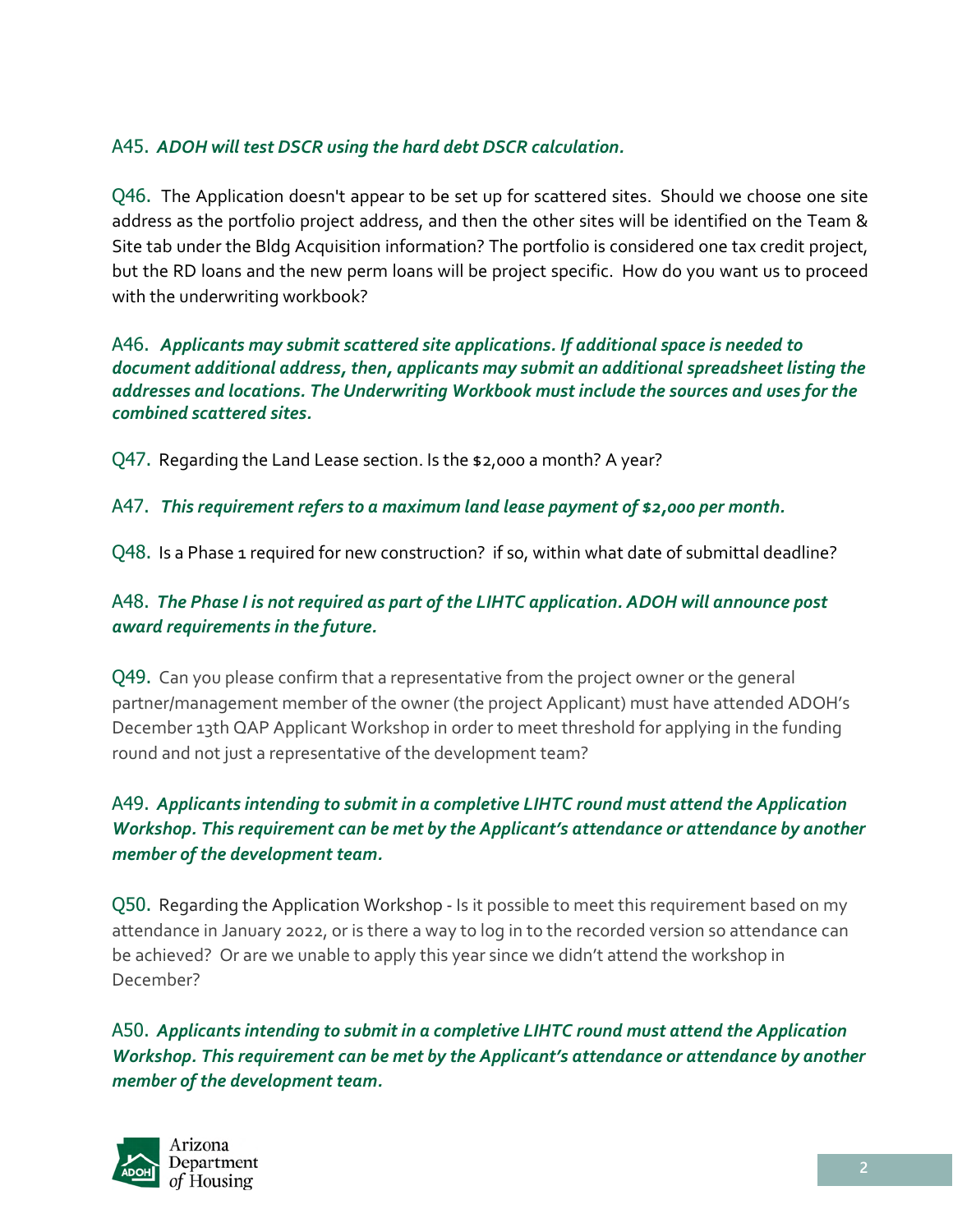Q51. Can the rental assistance provider set the definitions for the special populations (people with disabilities, veterans, persons experiencing homelessness, etc.) based on the rental assistance funding source, populations served, etc.? These could be outlined in the supportive housing plan approved by ADOH before commencing lease-up.

# A51. *Yes, Applicants have the ability to identify and define their special population in their supportive housing plan. The plan will be reviewed by ADOH for approval.*

Q52. Regarding Tribal Projects. If an applicant is unable to meet the Debt Service Coverage Ratio requirements because there is no hard debt on the transaction, should we submit we submit a waiver request with the application?

# A52. *ADOH will test financial feasibility of Tribal projects without hard debt by assessing net cash flow. Tribal projects without hard debt will be reviewed on a case-by-case basis.*

Q53. Can you confirm that ADOH's survey will also ask syndicators for pricing with equity in during construction (i.e. no construction financing assumed)? We know this usually leads to lower equity pricing but certain developers need equity in during construction because of a lack of access to construction financing and/or the complexity with associated land status, collateral challenges, etc. Another option would be to allow Applicant's to submit equity pricing outside of the posted range as long as they submit an LOI supporting the pricing. Would this be acceptable?

# A53. *ADOH will include variables that account for the difference in pricing between rural, metro and tribal projects when asking for 9% equity pricing. It is our goal to have Applicants submit equity pricing within the available survey range.*

Q54. Can you please verify if the proposed property manager has to have a compliance workshop certificate for the 2022 Application? Are property management companies required to attend the compliance workshop annually? I'm not exactly sure which tab we should put the Developer and Property Mgmt workshop certificates in for the application?

## A54. *Per 2022-2023 QAP an individual with responsibility for the project must attend an eligible compliance workshop. Certificates should be included in Tab A of the application.*

Q55. If our development gets all 200 points, what are the tie breakers for new construction?

A55. *Please refer to 2022-2023 QAP Section V(D)14 (page 23) to review the tiebreaker requirements for new construction projects completing in the 9% LIHTC round.*